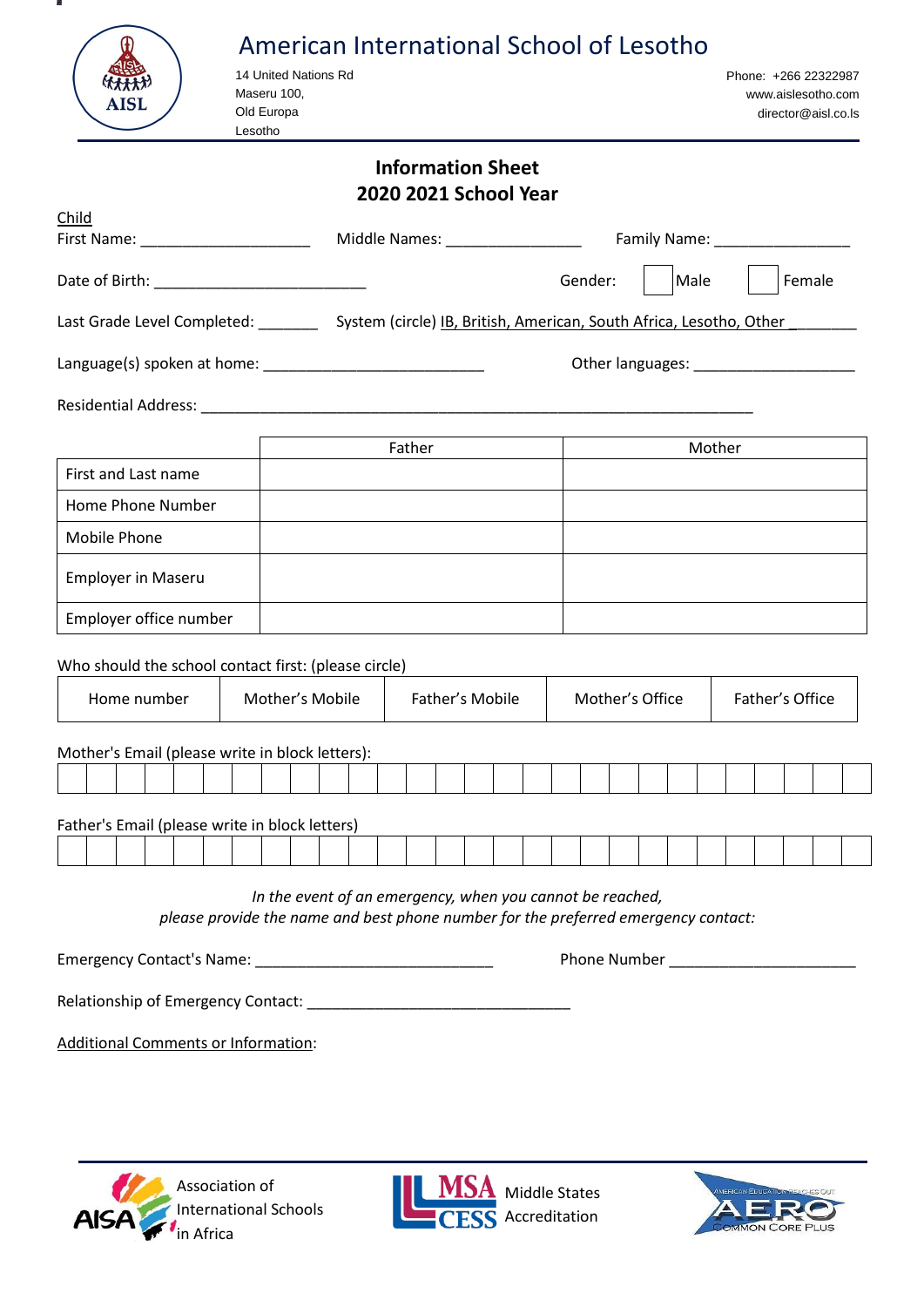|             | American International School of Lesotho |                                            |
|-------------|------------------------------------------|--------------------------------------------|
|             | 14 United Nations Rd<br>Maseru 100,      | Phone: +266 22322987<br>www.aislesotho.com |
| <b>AISL</b> | Old Europa<br>_esotho                    | director@aisl.co.ls                        |
|             |                                          |                                            |

### **Medical Information 2020 2021 School Year**

|                                                                                                                                                                          | Gender: | Male | Female                |
|--------------------------------------------------------------------------------------------------------------------------------------------------------------------------|---------|------|-----------------------|
|                                                                                                                                                                          |         |      | Date form filled out: |
| Allergies<br>Yes<br>No                                                                                                                                                   |         |      |                       |
|                                                                                                                                                                          |         |      |                       |
|                                                                                                                                                                          |         |      |                       |
| <b>Drug Allergies</b><br>Yes<br>No                                                                                                                                       |         |      |                       |
|                                                                                                                                                                          |         |      |                       |
| Reactions                                                                                                                                                                |         |      |                       |
| Asthma<br><b>No</b><br>Yes                                                                                                                                               |         |      |                       |
| Does the child carry an inhaler?<br>Yes<br>No                                                                                                                            |         |      |                       |
| Does your child take daily medication?<br>Yes<br>No                                                                                                                      |         |      |                       |
| If yes, which medication(s)/frequency: ____                                                                                                                              |         |      |                       |
| Does your child take any medication during school hours?<br>Yes                                                                                                          | No      |      |                       |
|                                                                                                                                                                          |         |      |                       |
| Any other health conditions that we should be aware of, including, but not limited to diabetes, epilepsy, physical<br>handicaps, mobility issues, sleep disorders, etc.? |         |      |                       |
| Does your child have any present illness?<br>Yes                                                                                                                         | No      |      |                       |



If yes, Please provide details: \_\_\_\_\_\_\_\_\_\_\_\_\_\_\_\_\_\_\_\_\_\_\_\_\_\_\_\_\_\_\_\_\_\_\_\_\_\_\_\_



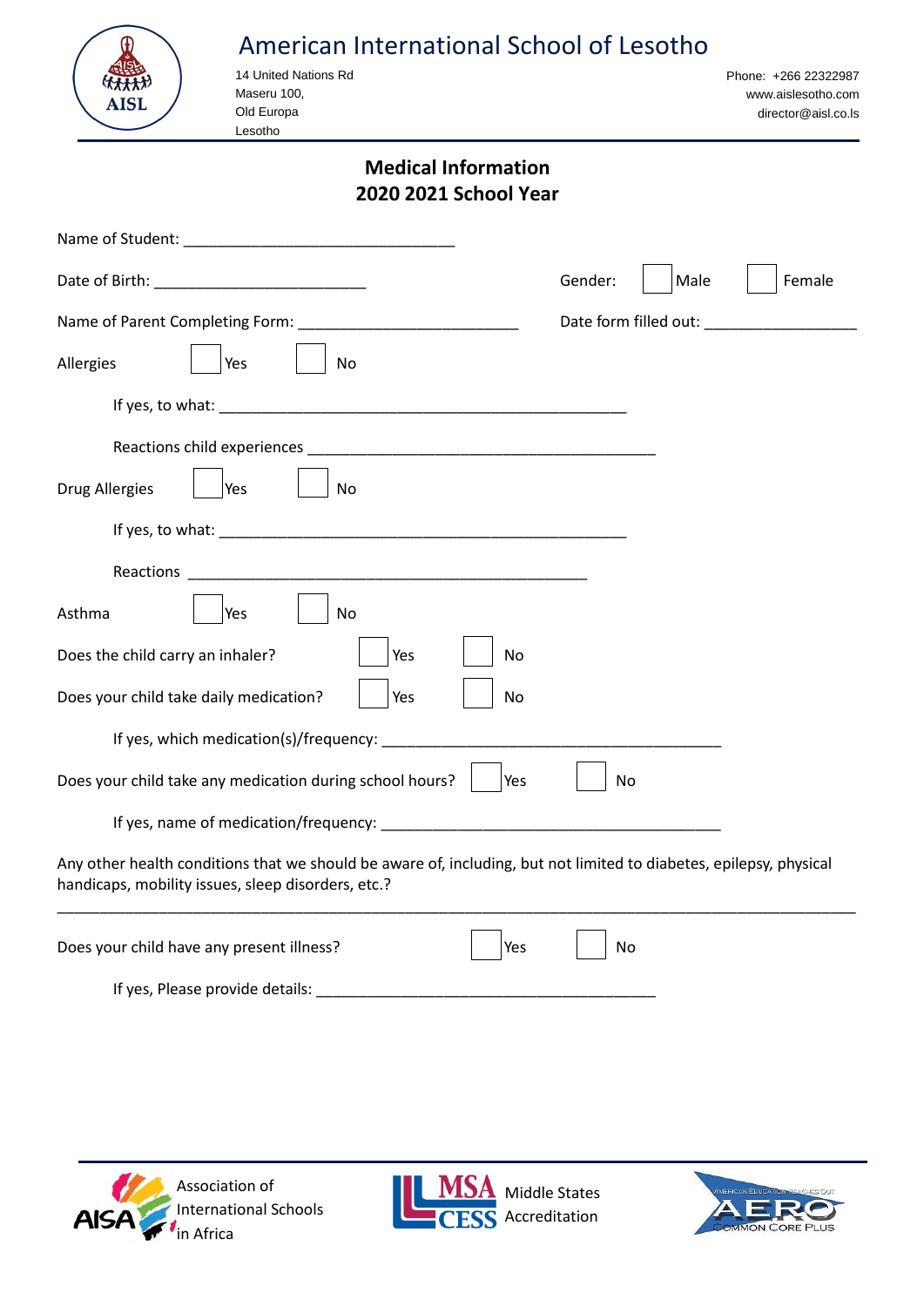

# American International School of Lesotho

14 United Nations Rd Maseru 100, Old Europa Lesotho

Phone: +266 22322987 www.aislesotho.com [director@aisl.co.ls](mailto:director@aisl.co.ls)

Past Medical History: If Yes, please give age and describe below:

|                                                               | <b>No</b> | Yes<br>(specify)                        | Age |                         | No | Yes<br>(specify) | Age |
|---------------------------------------------------------------|-----------|-----------------------------------------|-----|-------------------------|----|------------------|-----|
| Skin Problem                                                  |           |                                         |     | Asthma                  |    |                  |     |
| <b>Diabetes</b>                                               |           |                                         |     | <b>Heart Disorder</b>   |    |                  |     |
| Meningitis                                                    |           |                                         |     | <b>Urinary Disorder</b> |    |                  |     |
| Tuberculosis                                                  |           |                                         |     | Epilepsy                |    |                  |     |
| <b>Fainting Spells</b>                                        |           |                                         |     | Scoliosis               |    |                  |     |
| ADD/ADHD                                                      |           |                                         |     | <b>Other Illness</b>    |    |                  |     |
| <b>Other Cognitive</b><br>Conditions*                         |           |                                         |     |                         |    |                  |     |
| Describe and of the above issues:                             |           |                                         |     |                         |    |                  |     |
| Hospitalisations, serious injuries (Why and When): ____       |           |                                         |     |                         |    |                  |     |
| Does the child wear glasses or contact lenses?                |           |                                         |     | Yes                     |    | No               |     |
|                                                               |           | Please describe eye or vision problems: |     |                         |    |                  |     |
| Hearing problems and/or multiple ear infections?              |           |                                         |     | Yes                     |    | No               |     |
| Has your child been coughing for more than 2 weeks?           |           |                                         |     | Yes                     |    | No               |     |
| Has your child been sweating at night?                        |           |                                         |     | Yes                     |    | No               |     |
| Has your child been losing weight recently?                   |           |                                         |     | Yes                     |    | No               |     |
| Has your child been exposed to anyone with Tuberculosis (TB)? |           |                                         |     | Yes                     |    | No               |     |





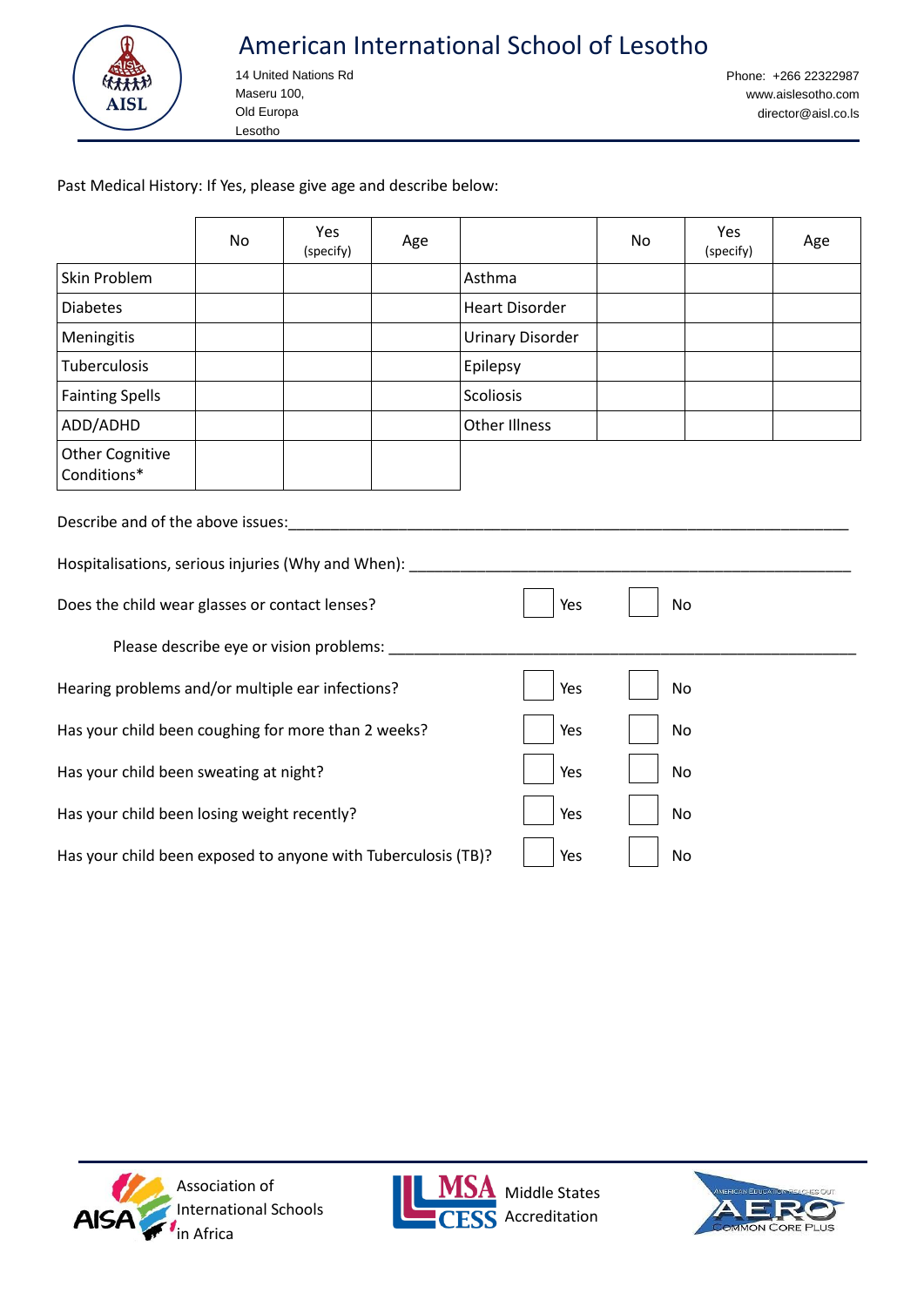

# American International School of Lesotho

14 United Nations Rd Maseru 100, Old Europa Lesotho

Phone: +266 22322987 www.aislesotho.com [director@aisl.co.ls](mailto:director@aisl.co.ls)

### **Immunization Record**

#### **\*The tests/immunizations below are recommended according to school policy**

Please complete the following schedule including dates:

| Type       | Date | Date | Date | Date | Date |
|------------|------|------|------|------|------|
| DPT/DT     |      |      |      |      |      |
| Polio      |      |      |      |      |      |
| Measles    |      |      |      |      |      |
| Hep B      |      |      |      |      |      |
| <b>BCG</b> |      |      |      |      |      |
| Diphtheria |      |      |      |      |      |
| Tetanus    |      |      |      |      |      |

#### **Medical Authorisation Consent Form**

I give consent for my child to receive the following:

| Minor first aid at school                         | Yes | No. |
|---------------------------------------------------|-----|-----|
| <b>Emergency Care at school</b>                   | Yes | No  |
| Emergency Care at local clinic                    | Yes | No  |
| Oral, non-prescription medication such as panadol | Yes | Nο  |

Please Note: If your response is "NO" to 1, 2, and/or 3 above, you are required to provide alternate emergency care instructions to be on file.





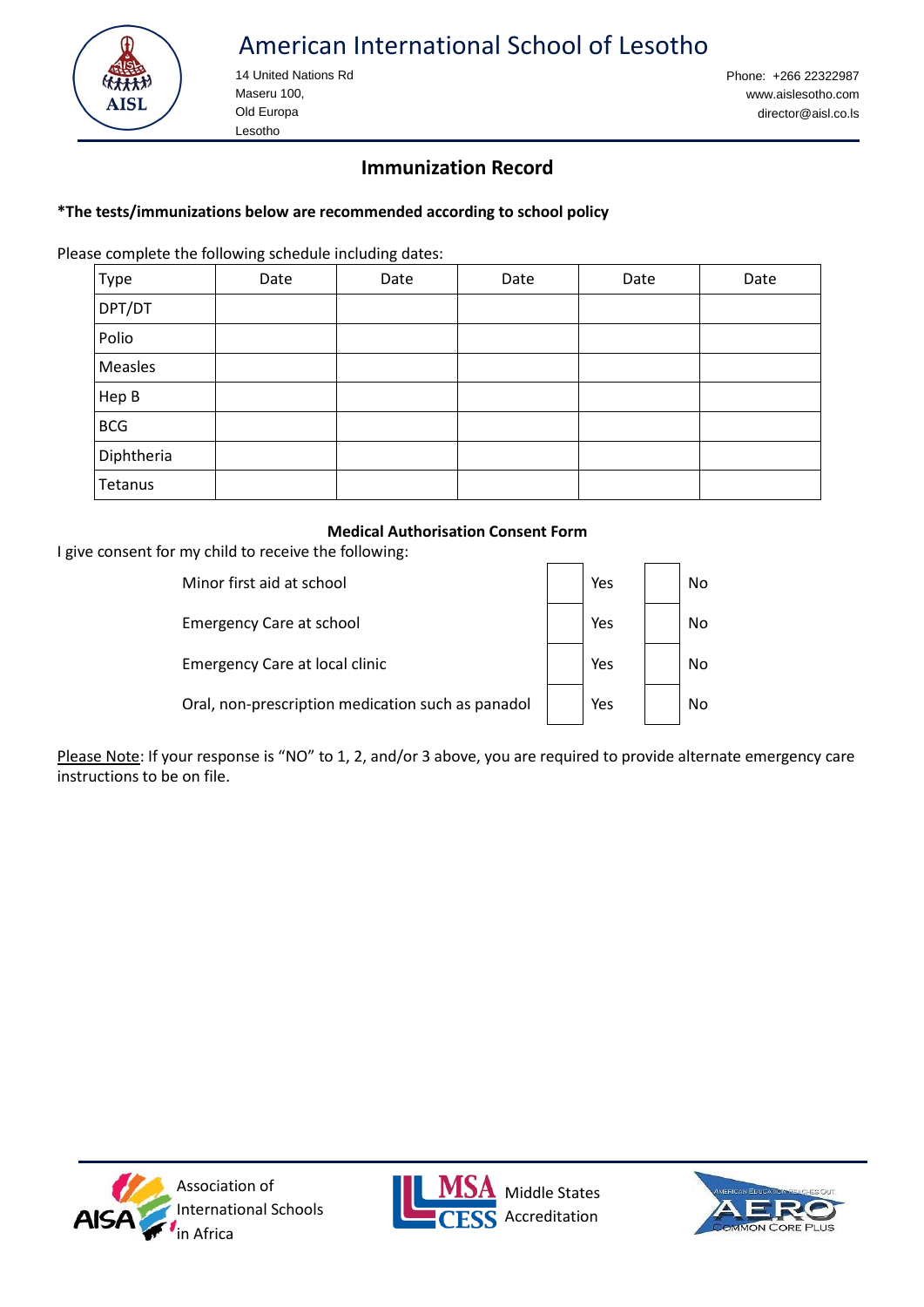

14 United Nations Rd Maseru 100, Old Europa Lesotho

Phone: +266 22322987 www.aislesotho.com [director@aisl.co.ls](mailto:director@aisl.co.ls)

#### **Alternate Emergency Care Details**

Permission is hereby given for emergency measures to be initiated in case of accident or sudden illness with the understanding that I will be notified as soon as possible.

I certify that all information given on this form is complete and correct.

I acknowledge that it is my responsibility to inform AISL of any changes in my child's health, physical condition or medical needs.

I agree to allow the school to transport my child to the school's hospital of choice in the event that my child needs

immediate, emergency care.

Student Name: \_\_\_\_\_\_\_\_\_\_\_\_\_\_\_\_\_\_\_\_\_\_\_\_\_\_\_\_\_\_\_\_\_\_\_\_ Parent Name: **Example 20** 

Parent Signature: \_\_\_\_\_\_\_\_\_\_\_\_\_\_\_\_\_\_\_\_\_\_\_\_\_\_\_\_\_\_\_\_\_\_

Date:

*To ensure continuity of health care, could you please provide the name, number and address of your child's family doctor and/or specialist:*

| Name: | Number: |
|-------|---------|
|-------|---------|

Address: \_\_\_\_\_\_\_\_\_\_\_\_\_\_\_\_\_\_\_\_\_\_\_\_\_\_\_\_\_\_\_\_\_\_\_\_\_\_\_\_\_\_\_\_\_\_\_\_\_\_\_\_\_\_\_\_\_\_\_\_





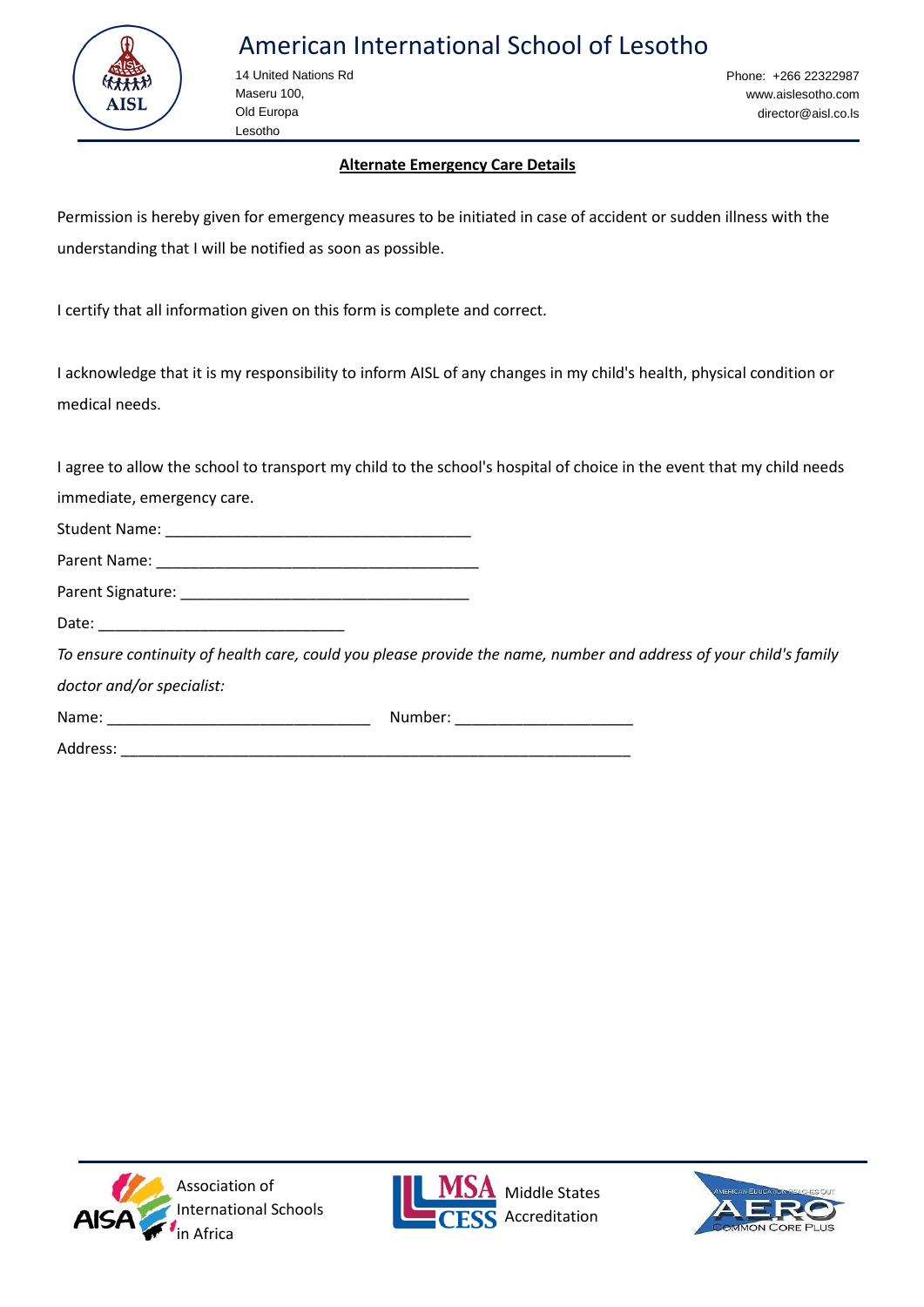

# American International School of Lesotho

14 United Nations Rd Maseru 100, Old Europa Lesotho

Phone: +266 22322987 www.aislesotho.com [director@aisl.co.ls](mailto:director@aisl.co.ls)

Dear Prospective AISL Parent:

In order for your child's application to be considered complete, we require you to send us copies of the following (if applicable):

- 1. Copy of your child's passport information page
- 2. Copy of both parents' passport information pages
- 3. Copies of the child's academic records from previous schools (if applying to 1st grade and older)

4. Any other academic records that you may possess including psycho- educational testing, individualized educational programs (IEPs) and/or additional standardized testing.

Signed proclamation:

I hereby attest that all the information contained within this application is whole – without any omissions or errors – and containing, to the best of my knowledge, full disclosure of all information relating to my child's academic profile/history. I understand that all admissions decisions to AISL, including grade placements, are provisional for the first month, after which a final decision will be made regarding my child's continued enrollment and final placement at the school.

| Parent Signature:      |  |
|------------------------|--|
| Parent Name (printed): |  |
| Date:                  |  |